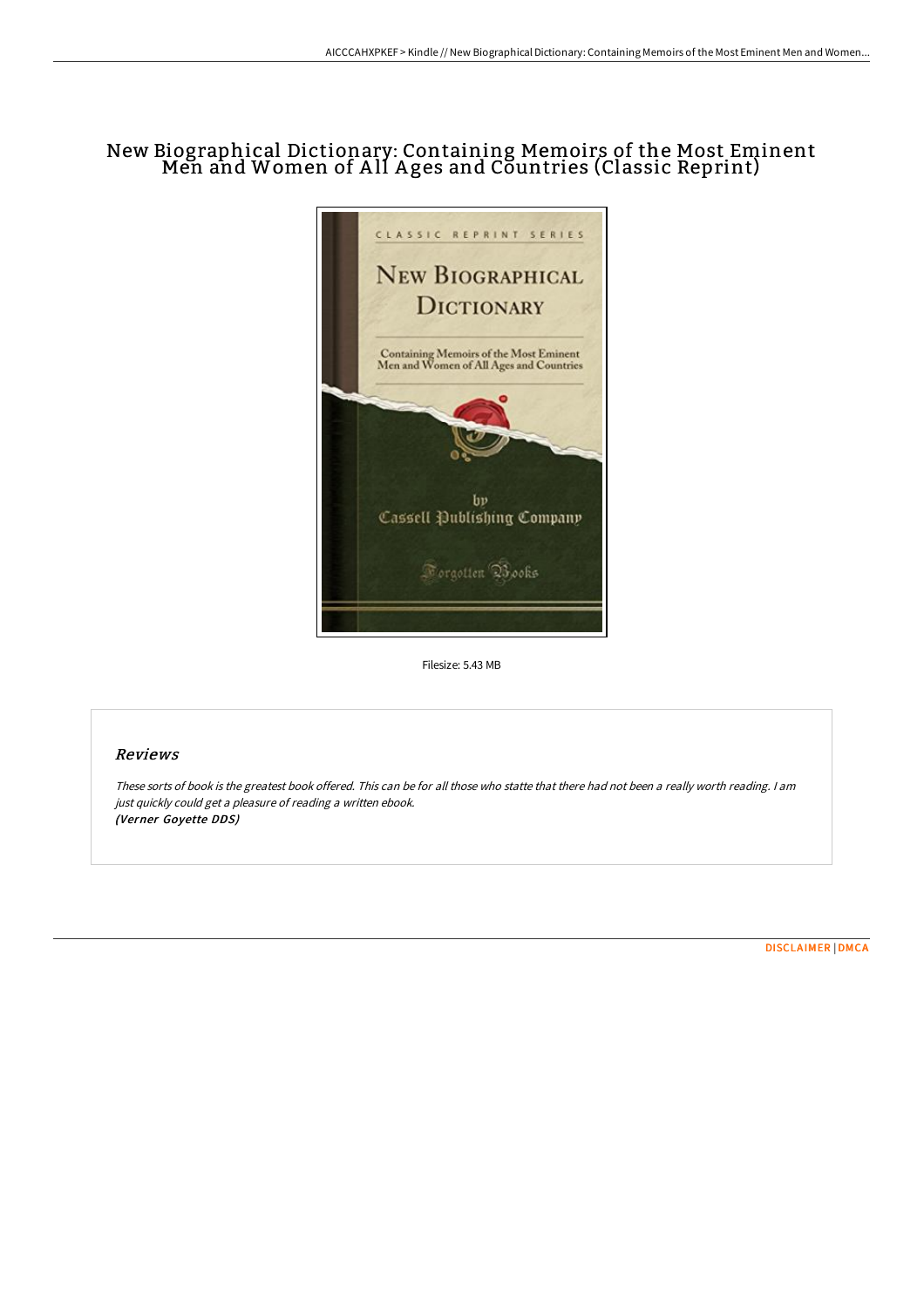#### NEW BIOGRAPHICAL DICTIONARY: CONTAINING MEMOIRS OF THE MOST EMINENT MEN AND WOMEN OF ALL AGES AND COUNTRIES (CLASSIC REPRINT)



Forgotten Books. Paperback. Condition: New. 752 pages. Dimensions: 9.0in. x 6.0in. x 1.5in.Excerpt from New Biographical Dictionary: Containing Memoirs of the Most Eminent Men and Women of All Ages and CountriesAagard, Christian (b. 1616, d. 1664), Danish writer of Latin poetry; his compositions will be found collected in Rostgaards Delici Quorundum Poetarum Danorum. Aali or Ali, Mustapha Ben Achmed (d. 1597), Turkish historian, whose principal work was a universal history. Aali or Ali, Pacha, Mehemet Emin (b. 1815, d. 1871), a distinguished statesman of the Ottoman empire, was employed diplomatically at the courts or Austria and England, and finally, returning to Constantinople, was five times appointed grand vizier. Aaron, son of Amram and Jochebed, of the tribe of Levi, and the elder brother of Moses and Miriam. He appeared with Moses before Pharaoh, and was the first high priest of Israel, his sons being also consecrated to the priesthood. He shared the sin of Moses at Meribah, as well as its punishment, his death taking place shortly afterwards on Mount Hor. Aaron, Saint, the reputed founder, in the sixth century, of the first monastery in Brittany. Aarsens, Francis van (b. 1572, d. 1641), Dutch politician and diplomatist of distinction, was ambassador at several courts, notably France; the execution of Barneveldt was mainly due to his influence. Aarshot, Philippe (d. 1595), second Duke of Croi, a Flemish noble, commander of the forces sent against the Duke of Cleves. In the Spanish war of the Low Countries he first espoused the cause of Philip II. , and was made president of the council; afterwards siding with the States, he became governor of Flanders, and in the rising of Ghent was seized by the mob and imprisoned. On his release he took refuge in Venice. Aartsen or Aertsen, Pieter (b. 1519, d. 1566),...

B Read New [Biographical](http://techno-pub.tech/new-biographical-dictionary-containing-memoirs-o.html) Dictionary: Containing Memoirs of the Most Eminent Men and Women of All Ages and Countries (Classic Reprint) Online

 $\Box$  Download PDF New [Biographical](http://techno-pub.tech/new-biographical-dictionary-containing-memoirs-o.html) Dictionary: Containing Memoirs of the Most Eminent Men and Women of All Ages and Countries (Classic Reprint)